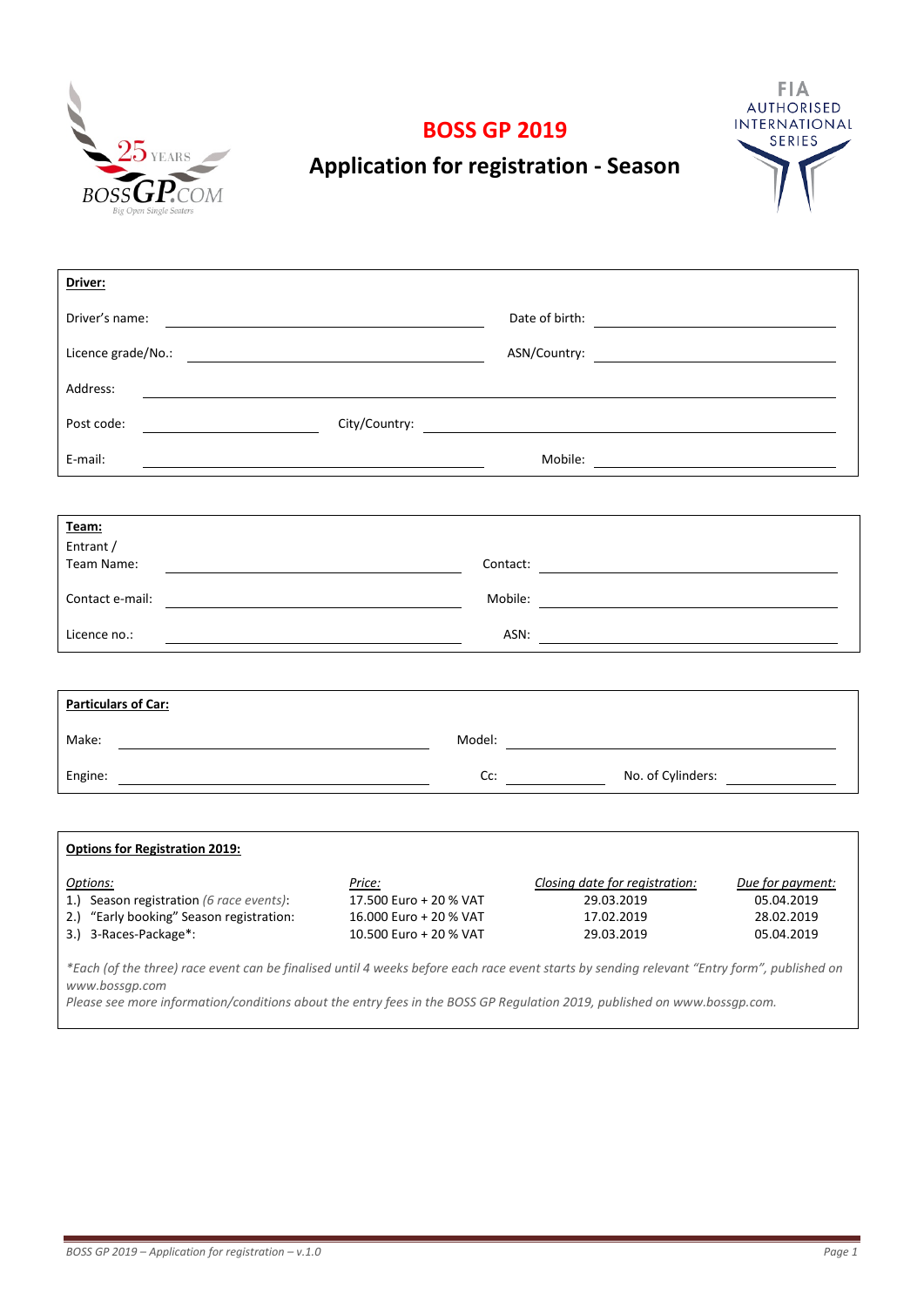|                                                                                                   | BOSS GP "Open"<br><b>Registration for BOSS GP class:</b> |                                                                                                   | BOSS GP "Formula"                                                              |                                                      | <b>BOSS GP "Prestige"</b>                       |  |
|---------------------------------------------------------------------------------------------------|----------------------------------------------------------|---------------------------------------------------------------------------------------------------|--------------------------------------------------------------------------------|------------------------------------------------------|-------------------------------------------------|--|
|                                                                                                   | <b>Wished Competition-Number:</b>                        | For "Open" Class:<br>For "Formula" Class:<br>(Available numbers 2-9)<br>(Available numbers 22-99) |                                                                                | For "Prestige" Class:<br>(Available numbers 102-990) |                                                 |  |
|                                                                                                   | I wish to register for:                                  | Complete season<br>$(17.500 \t∈ + VAT)$                                                           | "Early Booking" – Complete season<br>$(16.000 \text{ } \epsilon + \text{VAT})$ |                                                      | 3-Race-Events (Package)<br>$(10.500 \t∈ + VAT)$ |  |
| If option "3-Race-Events" is selected, please confirm which events registration are required for: |                                                          |                                                                                                   |                                                                                |                                                      |                                                 |  |
| Round:                                                                                            | Date:                                                    | Circuit:                                                                                          |                                                                                | Event:                                               | Registration required for:                      |  |
| 1                                                                                                 | 26-28 April                                              | Hockenheimring                                                                                    | (DE)                                                                           | <b>Jim Clark Revival</b>                             |                                                 |  |
| 2                                                                                                 | 23-25 May                                                | Red Bull Ring                                                                                     | (AT)                                                                           | Pirelli Masters                                      |                                                 |  |
| 3                                                                                                 | 14-16 June                                               | Autodromo Nazionale Monza                                                                         | (IT)                                                                           | Competizione BOSS GP                                 |                                                 |  |
| 4                                                                                                 | 19-21 July                                               | <b>TT Circuit Assen</b>                                                                           | (NL)                                                                           | <b>DTM</b>                                           |                                                 |  |
| 5                                                                                                 | 06-08 September                                          | Automotodrom Brno                                                                                 | (CZ)                                                                           | <b>G-Game Racing Days</b>                            |                                                 |  |
| 6                                                                                                 | 11-13 October                                            | Autodromo Enzo e Dino Ferrari - Imola                                                             | (IT)                                                                           | <b>BOSS GP Grande Finale</b>                         |                                                 |  |
|                                                                                                   |                                                          |                                                                                                   |                                                                                |                                                      |                                                 |  |

| <b>Invoice information:</b> |         |                 |  |
|-----------------------------|---------|-----------------|--|
| Same as "Driver's address"  | Private | Company         |  |
| Name:                       |         | VAT-no.:        |  |
| Address:                    |         | Contact person: |  |
| Post code / Town:           |         | E-mail:         |  |
| Country:                    |         | Phone:          |  |

#### *I wish to register for the BOSS GP series and I hereby declare with my signature that I understand and accept the following:*

- *BOSS GP is a "gentle man" series for passionate Big Open Single Seater drivers who want to race together on Europe's best circuits under safe and respectful circumstances.*
- *BOSS GP's classification allows different type of cars, slower and quicker, on the circuits at the same time. The drivers commit themselves to adapt the speed so that no unnecessary risks will appear. Sense, attention, respect and discipline are requested at any time - also by closed visor!*
- *the Sporting & Technical Regulations 2019 of the BOSS GP series including their current additions (bulletins).*
- *the enclosed non-liability clause and arbitration agreement.*
- *the BOSS GP Privacy Policy.*

*I declare that I expressly agree with all the above rules and information. I also agree, that, if my understanding in the above mentioned rules and information changes in any way, the race management of BOSS GP is entitled to exclude me from the competition.*

Date and Drivers signature:  $\qquad \qquad$  Date and Entrants signature:

#### **Closing dates for Registration Applications:**

- "Season registration" (17.500 € + 20 % VAT): the 29<sup>th</sup> of March 2019! - "Early booking - Season registration" (16.000 € + 20 % VAT): the 17<sup>th</sup> of February 2019! - "3-Event-Package": the 29<sup>th</sup> of March 2019!

**Send the signed registration form to:** E-mail: **[race@bossgp.com](mailto:race@bossgp.com)** or Fax: +43 662 622239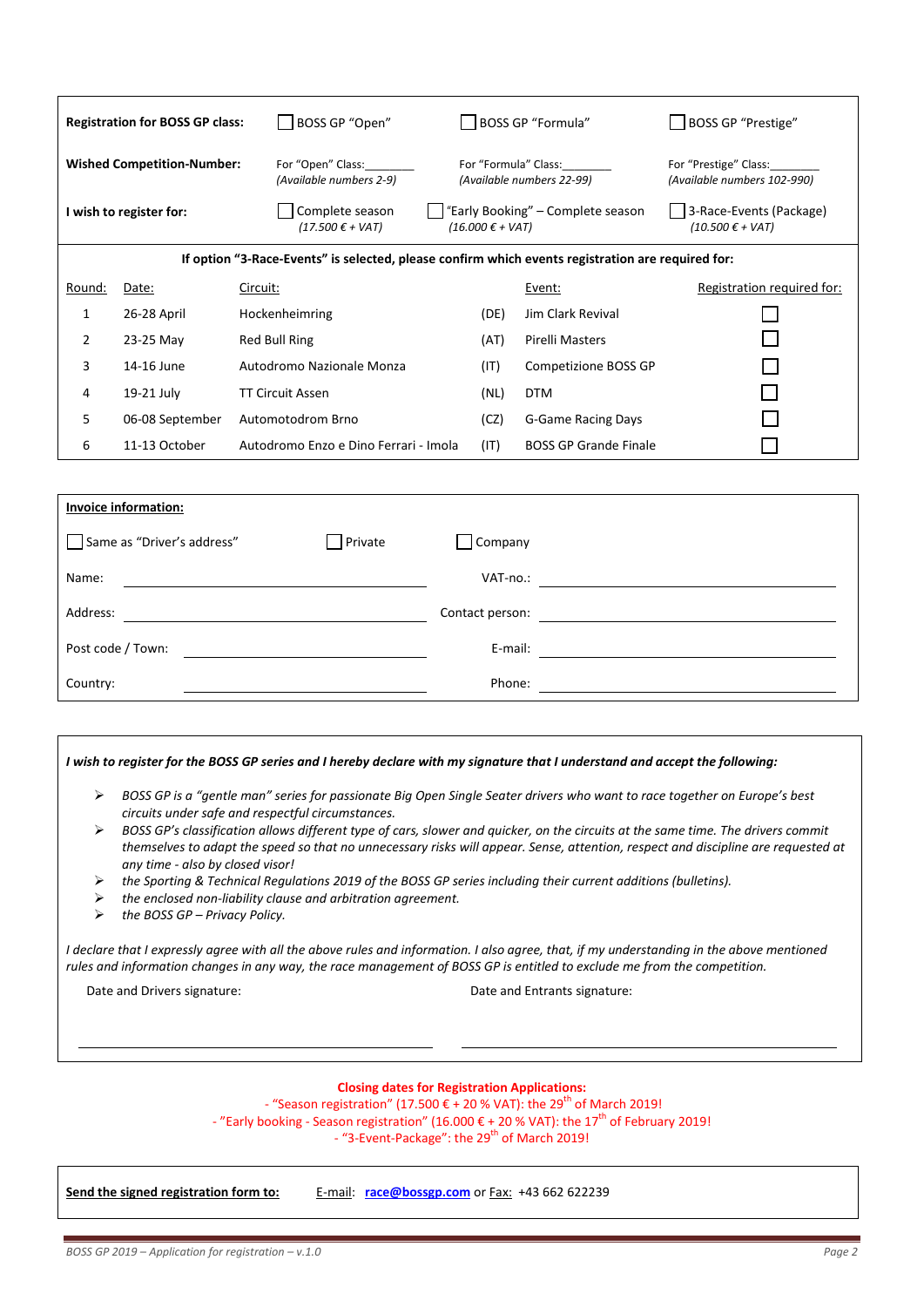#### **Non-liability Clause**

The participants are aware of, understand and fully accept the risks and dangers involved in motor racing. Should a participant be injured during an event, he explicitly declares through his entry for the event that he approves all medical treatment, rescue and transportation to hospital or other emergency facilities. Such measures will be adopted by personnel appointed specifically for this purpose by the promoter, to the best of the personnel's knowledge and following their assessment of the participant's condition. The participants undertake to assume all related costs, provided such costs are not covered by the licence accident insurance or other insurance policies.

The participants hereby waive all direct and indirect claims for compensation from AMF, its officials, the promoter and/or organiser or the racing circuit owners, from any other person or association linked with the event (including all officials and authorities or bodies who have granted licences for the event), and from other entrants and drivers/riders, hereinafter referred to as "the parties". The participants do so for themselves and their legal successors, and consequently for any insurance company with whom they may have concluded additional policies.

In submitting their entries for this event the participants hereby declare that they irrevocably and unconditionally waive all rights, appeals, claims, demands, acts and/or proceedings which they themselves might institute or which might be instituted by third parties acting on their behalf against "the parties". The participants do so in connection with injury, loss, damage, costs and/or expenses (including lawyers' fees) which they may incur due to an incident or accident as part of the event. In submitting their entries for this event the participants declare irrevocably that they discharge, release and relieve "the parties" for all time from any liability for such losses, and that they shall guard them against such losses and hold them harmless.

In submitting their entries for this event the participants declare that they understand the full significance and repercussion of the present declarations and agreements, that they are entering into such obligations of their own free will, and in doing so irrevocably waive all right of action for damages against "the parties", insofar as permissible as Austrian law currently stands. The participants in any case renounce for themselves and their legal successors all claims against "the parties", therefore in particular against the AMF, its officials, the promoter and/or organiser or the racing circuit owners, and against the authorities or bodies who have granted licences for the event, regarding damage, loss, harm or injury of any kind connected with a typical sports risk, in particular any typical and foreseeable damage, loss, harm or injury. This applies also in the event of minor negligence on the part of "the parties".

#### **Arbitration Agreement**

- a. Any dispute arising between the participants and the AMF or its officials, and the promoter and/or organiser, and between the AMF or its officials and the promoter and/or organiser, as a result of claims (personal injury, damage to property or financial damage) in connection with the motor -racing event, training sessions or races shall be settled definitely by an arbitration tribunal to the exclusion of the courts of general jurisdiction.
- b. The arbitration tribunal shall consist of three arbitrators, namely the umpire and two assessors. The umpire shall be a lawyer or former judge and have experience of liability matters in connection with motor racing.
- c. Each party shall appoint an assessor within two weeks of notification of the intent to initiate arbitral proceedings. Should the dispute be referred by several claimants or be levelled at several defendants, the arbitrator shall be appointed by agreement between the joined parties. The assessors shall elect the umpire. Should the assessors be unable to agree on the person of the umpire within two weeks, the umpire shall be appointed by the President of the Vienna Chamber of Lawyers upon application by an assessor, with due regard to clause b). The assessors shall however be free at any time to replace the umpire appointed in this way by another umpire by mutual agreement.
- d. Should a party fail to appoint its assessor within two weeks of receiving the written request from the opposite side, or should several joined parties be unable to agree on an assessor within that period, the assessor shall be appointed by the President of the Vienna Chamber of Lawyers on the motion of the other party. The same shall apply should an assessor withdraw from office and the party concerned not appoint a successor within two weeks.
- e. Should an arbitrator not assume office, refuse to discharge his duties, cause improper delay or become unfit to act, the aforementioned provisions shall apply accordingly for the appointment of a replacement. The arbitrator concerned shall be dismissed at the same time.
- f. The arbitration tribunal shall in principle be free to conduct its proceedings as it sees fit, with due regard for the subsidiary legal provisions. The tribunal shall sit in Vienna. The arbitration tribunal may also investigate without petition any circumstances which it deems necessary to clarify the facts of the case, and take evidence.
- g. The arbitration tribunal shall decide by simple majority. The tribunal shall state the full reasons for its award. It shall also decide on cost apportionment for the costs of both the arbitration proceedings and the legal representation. The arbitrators shall be remunerated in accordance with the provisions of the Austrian lawyers' scale of charges.
- h. The arbitration tribunal shall also be entitled to the exclusion of the courts of general jurisdiction to issue injunctions, provided the opposing party is first given an opportunity to express its views. An injunction may also be lifted upon petition in the event of a significant change in circumstances.
- i. Sports jurisdiction shall remain unaffected by the present Arbitration Agreement.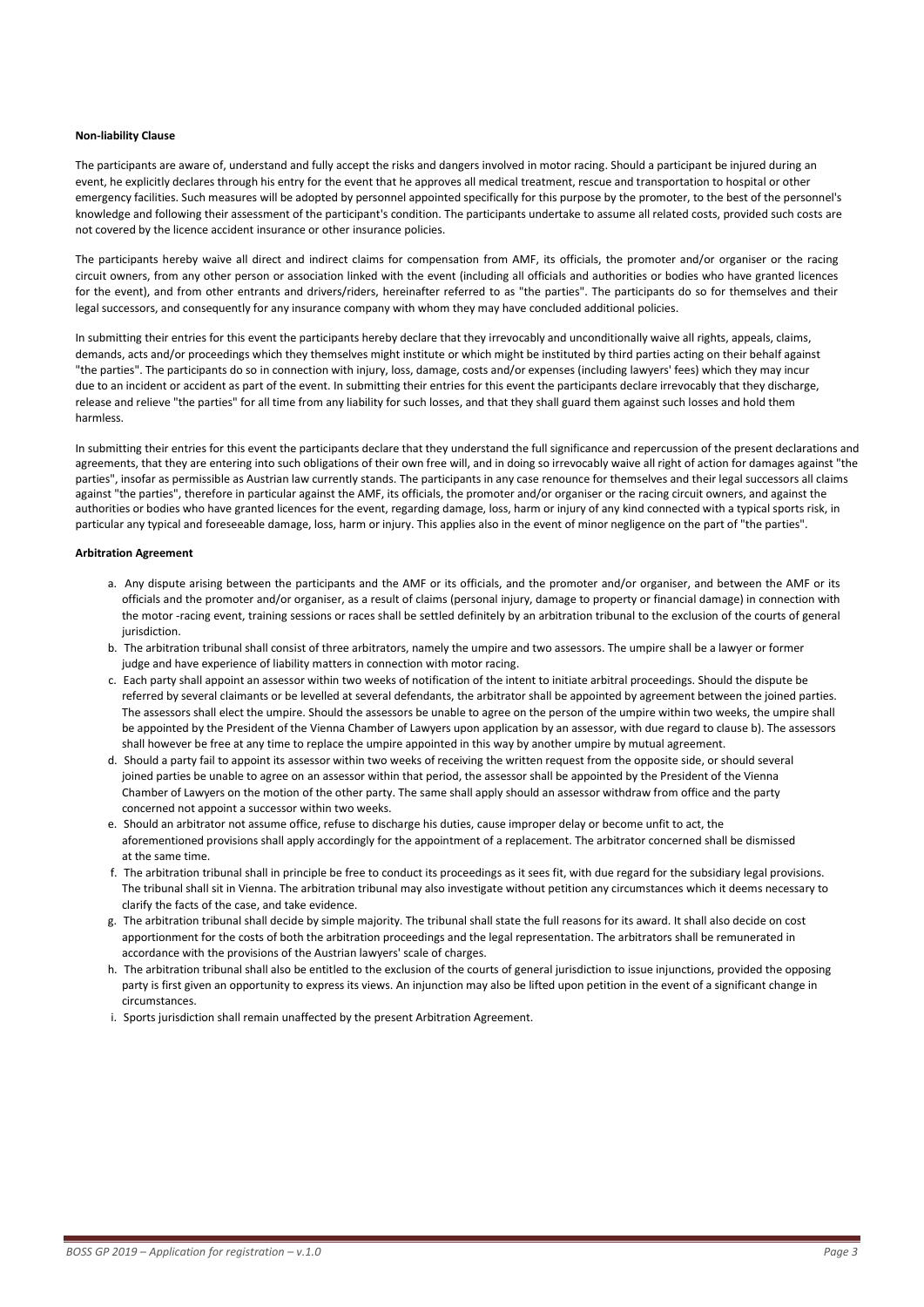

## **PRIVACY POLICY BOSS GP 2019**



updated 13 January 2019

From 25 May 2018 onwards, the **General Data Protection Regulation**, also known as the GDPR, will apply throughout the European Union. It contains regulations applicable to the processing and protection of your personal data.

#### **This overview provides you with all important information regarding data protection:**

### 1. Who is responsible for processing my personal data?

BOSS GP GmbH Filblingstrasse 1 A-5330 Fuschl am See, Austria, Managing Director S. Stieger

#### 2. Is there a data protection officer?

In our case, there is no need for a data protection officer. You can contact the management for any questions regarding data protection.

#### 3. Which personal data will be processed and where does the data originate from?

The following personal data – which were usually provided by yourself or you consented to storing them – are processed by BOSS GP:

master data and legitimation data, e.g. name, address, date of birth, telephone number, licence information, ID card data, as well as copies of the licence and ID card, passport photograph, etc.

- general information on e.g. hobbies, interests etc. which are, among others, published on our homepage as part of our public relations work
- data which was provided by yourself, e.g. in the course of entry applications, registrations, requests etc; we also keep records of incidents and measures, which were taken at racing and test racing events by the team organising these events, the racing management or the motor sport authorities, as well as various minutes of one-to-one consultative meetings and driver briefings
- video, image and audio data, such as video recordings of racing events, pictures of podium ceremonies, recorded telephone conversations, etc.
- in general, all processing results for the performance of contracts and consents are stored
- all data which have to be held available for the performance of legal and regulatory requirements

Additionally, the data may also come from publicly available sources, such as press releases, motor sport authorities, etc.!

You have the right of access to a detailed and individual listing which you can request from us!

#### **Contact for requests relevant to data protection:**

Managment of BOSS GP GmbH, Siegfried Stieger, Filblingstrasse 1, 5330 Fuschl am See, board@bossgp.com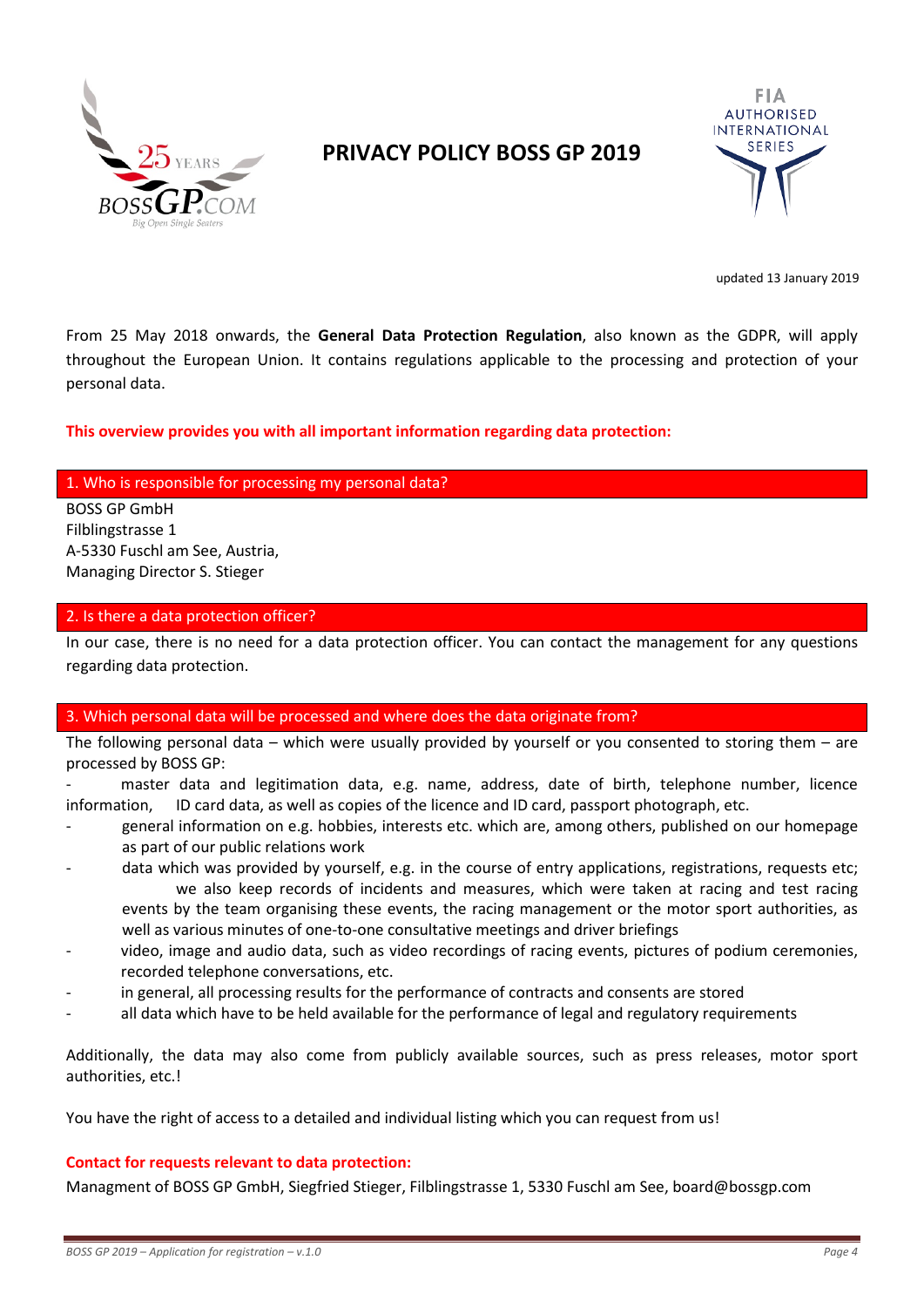The data recorded by us are processed for the following reasons:

#### **Processing for the contract performance**

You enter into a contract with us by submitting your entry application for one or more racing events. We therefore need all data requested in order to perform this contract.

#### **Processing for the fulfilment of a legal obligation**

We have legal obligations resulting from the nature of a motor racing event. These legal obligations are imposed by the respective national and international motor sport authorities, FIA, AMF, etc.

#### **Processing due to a legitimate interest**

A legitimate interest in data processing performed by ourselves or third parties exists when, for example, an accident causing personal injury and/or material damage has taken place during a racing event and relevant data have to be provided or exchanged. The processing of personal data for the purpose of direct marketing may also constitute a legitimate interest.

#### **Processing on the basis of consent**

If there is neither a contract nor a legal obligation or legitimate interest, the data processing may still be legitimate in cases in which you have consented to and/or approved of the scope and content of this data processing. This may concern, among others, general information on you or video, image and audio data that could be used for the promotion of racing series organised by us.

In this context, we should draw particular attention to the fact that you have the right to withdraw your consent at any time and that such data will no longer be processed by us in the future. However, you cannot retroactively withdraw your consent.

### 5. To what extent am I am obliged to provide my personal data and what happens if I do not wish to do so?

We need your personal data in order to establish a business relationship with you, as prescribed by law and the motor sports agency respectively. Without these personal data, you cannot participate in BOSS GP series races.

If we are only allowed to process your data with your consent, you are not obliged to grant your consent or provide us with the data. Providing us with these data is voluntarily and does not depend on your possibility to participate in the BOSS GP series.

### 6. To whom do you transmit my personal data?

Your personal data may be transmitted to

- public bodies and institutions, if we are legally obliged to do so, e.g. district commissions (Bezirkshauptmannschaften, BH), administrative authorities, courts, sports courts, tax offices, etc.
- third parties commissioned by us, e.g. for IT and back office services. Third parties are contractually obliged to treat your data confidentially and to only process them within the scope of the service provision.
- international organisations, provided that we are under a contractual (regulation, etc.) obligation (FIA, DMSB, AMF, etc.)

The data may also be transmitted to third parties, if you have given your consent to do so.

#### 7. Are my personal data transferred to a third country?